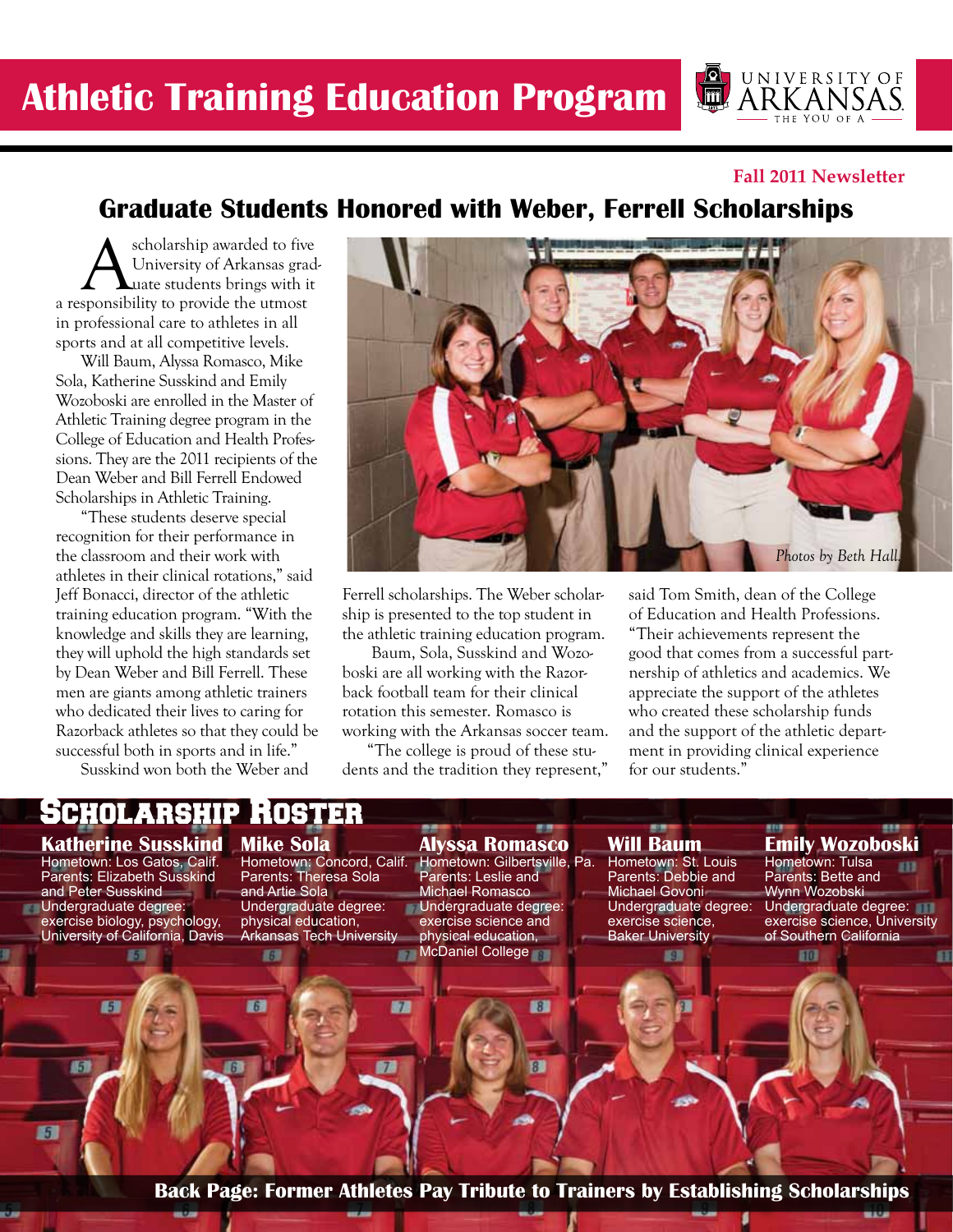

# **Program Director's Corner By Jeff Bonacci, D.A., A.T.C., L.A.T.**

# **Speakers Broaden Students' Knowledge**

## **Recruiting Brings Students from Washington to Florida for Class of 2013**

### Douglas Casa and sport psychol rehabilitation psychology, stress and den death in sport, in particular caused INCOMING CLASS HAS AVERAGE GPA OF 3.65:

**Hello**<br>Razorbac<br>prospective students Razorback alumni, and friends of the

# **2011 Graduating Class Working Hard**

athletic training education program. The past year has been an eventful one in the program, and this newsletter details some of our experiences and accomplishments.

We have a few changes to report in the athletic training curriculum. First and foremost, the fall 2012 incoming class will begin the program in June instead of July. This change will allow students to have

no required courses during the summer term between the first and second year. They will be able to acquire internships off campus that will enhance their future employment opportunities.

We hosted a three-day conference in May that we plan to make an annual event. Physicians' Specialty Hospital partnered with us to provide Functional Movement Screening (FMS) and Selective Movement Assessment (SFMA) certification for 40 attendees from the United States and Canada.

eaders in<br>the field contains the field of<br>letes' bodies and the field of caring for athletes' bodies and minds are offering information and

experest Golstudents of the University

We have also added two courses to the curriculum. The first course is an evidence-based practice course in athletic training, and the second is a clinical class that will serve to monitor the second year student's clinical assignment during the pre-season of their second year.

I am pleased to announce that all 15 students of the 2011 class passed the Board of Certification exam on the first attempt. This increases our first-time pass rate to 94 percent as compared to the national first-time 2010 pass rate of 60 percent.

of Arkansas athletic





training education program. Students are not the only ones

benefitting from the presentations by Scott Goldman, director of clinical

and sport psychol-

ogy for the University of Arizona's athletic department, and Douglas Casa, director of athletic training education for the University of Connecticut.

Research-<br>
El Univer-<br>
Sity of Arkansas ers in the Jniver-Sport Biomechanics Group traveled

University of Arkansas faculty, Razorback athletic training staff, the medical community and area coaching

staff also can take advantage of the experiences of these leading experts. The athletic training education program plans a continuing series of lectures, one each fall and spring semester.

Goldman, who holds master's and doctoral degrees in clinical and school psychology from Hofstra University, provides direct patient care to studentathletes at Arizona as well as consulting services for coaches and staff. He also has taught undergraduate, graduate and medical students for the past 10 years. His lecture took place Oct. 13.

Goldman's specialties include athletic and performance enhancement, rehabilitation psychology, stress and anxiety disorders, confidence, anger management, depression disorders, substance abuse, rational emotive behavior therapy, cognitive behavior therapy and behavior therapy.

Casa will speak twice on campus, at 7 p.m. Thursday, March 29 and at 11 a.m. Friday, March 30, both in the Health, Physical Education and Recreation Building on the Fayetteville campus. Casa, who also serves as chief operating officer for the Korey Stringer Institute, will give a general presentation open to the community on March 29 and speak more in depth to students and faculty about his research and work in prevention of heat-related illnesses on March 30.

Adrian Pettaway (Maryland), athletic trainer intern, Washington Nationals, Washington, D.C.

In April 2010, Casa and Kelci Stringer, the widow of NFL player Korey Stringer, formed the Korey Stringer Institute at the University of Connecticut. Its mission is to provide education, advocacy and resources to prevent sudden death in sport, in particular caused by exertional heat stroke. Korey Stringer died of heat stroke in 2001 while playing for the Minnesota Vikings.

Casa earned a doctorate from the University of Connecticut. In 2008, he received the medal for distinguished athletic training research from the National Athletic Trainers' Association.

## **Students Dedicate Extra Time to Research Endeavors By Gretchen Oliver, PH.D., A.T.C., L.A.T.**

internationally this year to share their work with colleagues. In May, recent graduate Adrian Pettaway, now a certified athletic trainer, and Alyssa Romasco, a student in her second year of the program, presented their research at the World Federation of Athletic Training and Therapy in Banff, Alberta, Canada. Alumna Hillary Plummer, a certi-

fied athletic trainer, presented her research at the International Society of Biomechanics in Brussels as well as at the American Society of Biomechanics

in Long Beach, Calif.

Several athletic training students – Alyssa Romasco, Kelley MacDonald, Mike Sola, Jessica Cohen, Yuri Hosokawa and Rachel York – are collecting and analyzing data on an evidencebased approach to shoulder rehabilitation, acute interventions on drop-landing mechanics, identifying shoulder abnormalities, and injury predictors on

athletes who throw.

These athletic training students are major contributors to the Sport Biomechanics Group and have dedicated endless hours above and beyond their curriculum and clinical requirements. They will submit abstract proposals to present at the following conferences this year: American College of Sports Medicine, International Society of Biomechanics in Sport, International Shoulder Group and National Athletic Trainers' Association. In addition to their presentations, each student will submit manuscripts for peer-reviewed publication.

**Kristopher Chalk** University of Louisville **Jessica Cohen** Vanderbilt University **Matthew Holt** University of Central Arkansas **Yuri Hosokawa** Waseda University (Japan) **Kathryn Johnson** Western Washington University **Jacqueline Laird** University of Arkansas **Clyde Messiah** University of Central Oklahoma (MS), University of Tulsa

**Jennifer Pridmore** Baker University **Lauren Scovill** St. Louis Baptist University **Kevin Thornton** Florida Atlantic University **Kristin Triassi** University of Florida **Ashley Vassar** University of Memphis **Scott Williams** University of West Florida **Rachel York** Wichita State University **Anna Zelent** University of Wisconsin-Oshkosh

**Kurt Andrews** (Michigan), athletic trainer intern, University of North Florida

**Hillary Plummer** (Georgia), exercise science doctoral student, University of Arkansas

**Elizabeth Ferrell** (Virginia), high school outreach, Bon Secours in Motion Physical Therapy, Smithfield, Va. **Stephanie Wong** (Massachusetts), athletic trainer, Youth

Sports Program, Boston **Ashley Morgan** (Virginia), athletic trainer, Garfield High

School, Dumfries, Va.

**Steve Favia** (Florida), high school outreach, Gold Coast Physical Therapy, Wellington (Fla.) High School **Lauren Saulsberry** (Arkansas), assistant athletic trainer,

| University of Arkansas Fort Smith                                |
|------------------------------------------------------------------|
| Taylor Ludy (Washington), athletic trainer intern, Univer-       |
| sity of Colorado-Boulder                                         |
| John Hochstetler (Illinois), high school outreach, McLeod        |
| Hospital, Florence, S.C.                                         |
| Brittany Widman (Minnesota), high school outreach, OSI           |
| Physical Therapy, Minneapolis                                    |
| Christy Waguespack (Louisiana), athletic trainer intern,         |
| Louisiana Tech University                                        |
| Sarah Buldtman (Illinois), athletic trainer intern, Brevard      |
| College, N.C.                                                    |
| Kevin Kikugawa (Hawaii), athletic trainer season intern,         |
| Cleveland Browns                                                 |
| <b>Suzanna Butz</b> (Illinois), co-head athletic trainer, Neosho |
| (Kan.) Community College                                         |
|                                                                  |